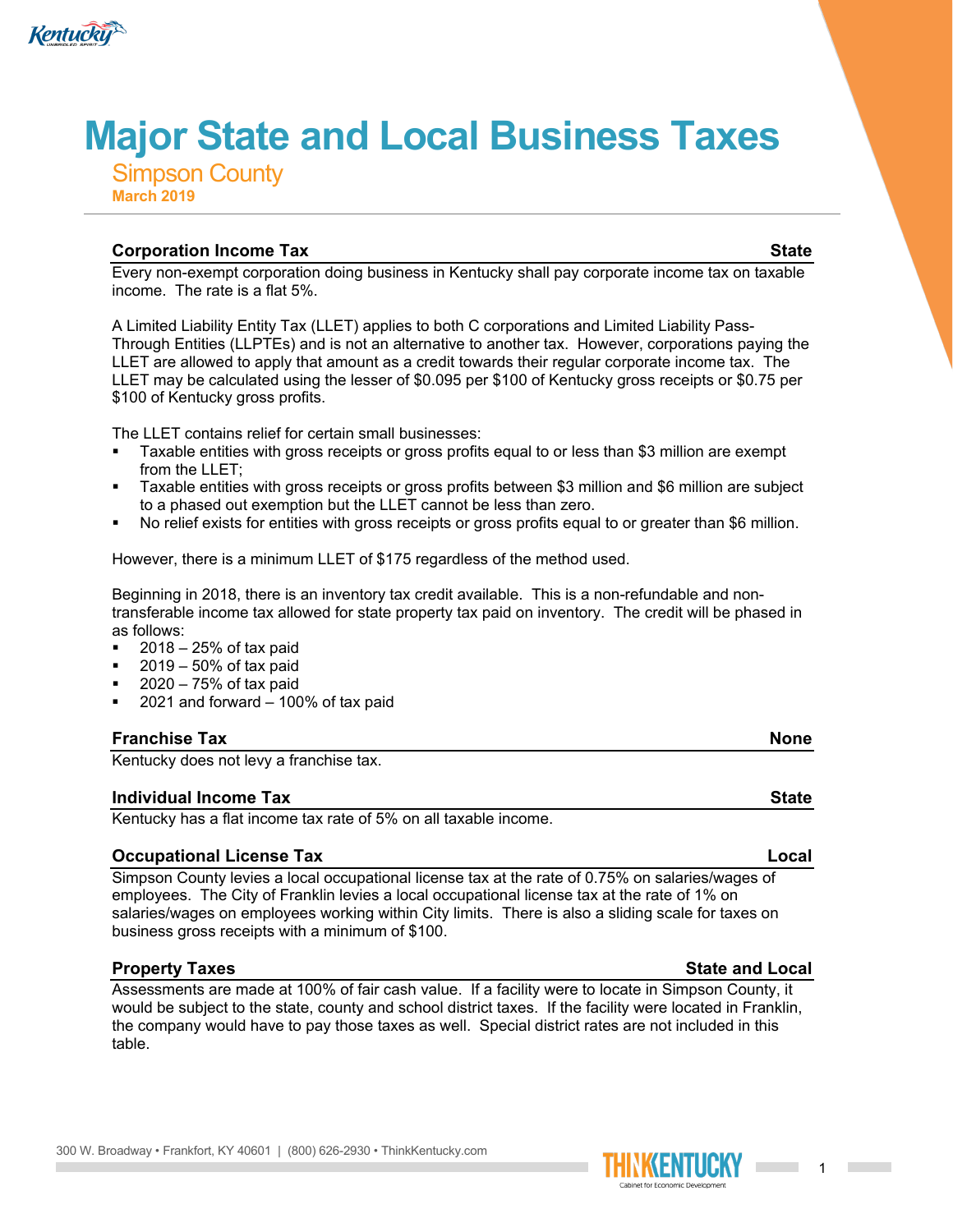

## **SIMPSON COUNTY, KENTUCKY**

| <b>Selected Classes of Property</b>                                      | <b>State</b> | <b>Simpson</b><br><b>County</b> | <b>Franklin</b> | <b>School</b><br><b>District</b> |
|--------------------------------------------------------------------------|--------------|---------------------------------|-----------------|----------------------------------|
| <b>Real Estate</b>                                                       | \$0.1220     | \$0.227970                      | \$0.1230        | \$0.540                          |
| <b>Manufacturing Machinery</b>                                           | \$0.1500     | None                            | None            | None                             |
| <b>Pollution Control Equipment</b>                                       | \$0.1500     | None                            | None            | None                             |
| Inventories (a)                                                          |              |                                 |                 |                                  |
| Raw Materials/GIP                                                        | \$0.0500     | None                            | None            | None                             |
| Inventory                                                                | \$0.0500     | \$0.276093                      | \$0.1230        | \$0.540                          |
| <b>Inventory in Transit</b>                                              | None         | \$0.171093                      | None            | None                             |
| <b>Motor Vehicles</b>                                                    | \$0.4500     | \$0.259                         | \$0.197         | \$0.546                          |
| <b>Other Tangible Personal Property</b>                                  | \$0.4500     | \$0.276093                      | \$0.1230        | \$0.540                          |
| Private Leaseholds in Industrial<br>Revenue Bond Financed Facilities (b) | \$0.0150     |                                 | See Note        |                                  |

### **Property Tax Rates per \$100 of assessed valuation, 2018**

- (a) 2017 State tax changes include phasing out the inventory tax by using a non-refundable tax credit of 25% for taxes paid in 2018 and increasing the credit by 25% each year until there is a 100% credit for taxes paid on business inventory for years beginning on or after January 1, 2021.
- (b) A Payment-In-Lieu-Of-Taxes (PILOT) is normally imposed for school districts when Industrial Revenue Bond (IRB) financing is used. Counties and cities may also require some reimbursement of property taxes in the form of a PILOT. The state normally participates in abatement of the state's property tax in the same proportion as local government abatement, excepting school districts which are normally held harmless by the IRB.

### **Sales and Use Tax State**

A state sales and use tax is levied at the rate of 6% on the purchase or lease price of taxable goods and on utilities services. Local sales taxes are not levied in Kentucky.

Major exemptions to manufacturers include items purchased for resale, raw materials and industrial supplies, machinery for new and expanded manufacturing, pollution control equipment, containers and packaging materials used in manufacturing, and energy and fuels that exceed 3% of the cost of production in manufacturing.



**Contract Contract** 

**Contract Contract**